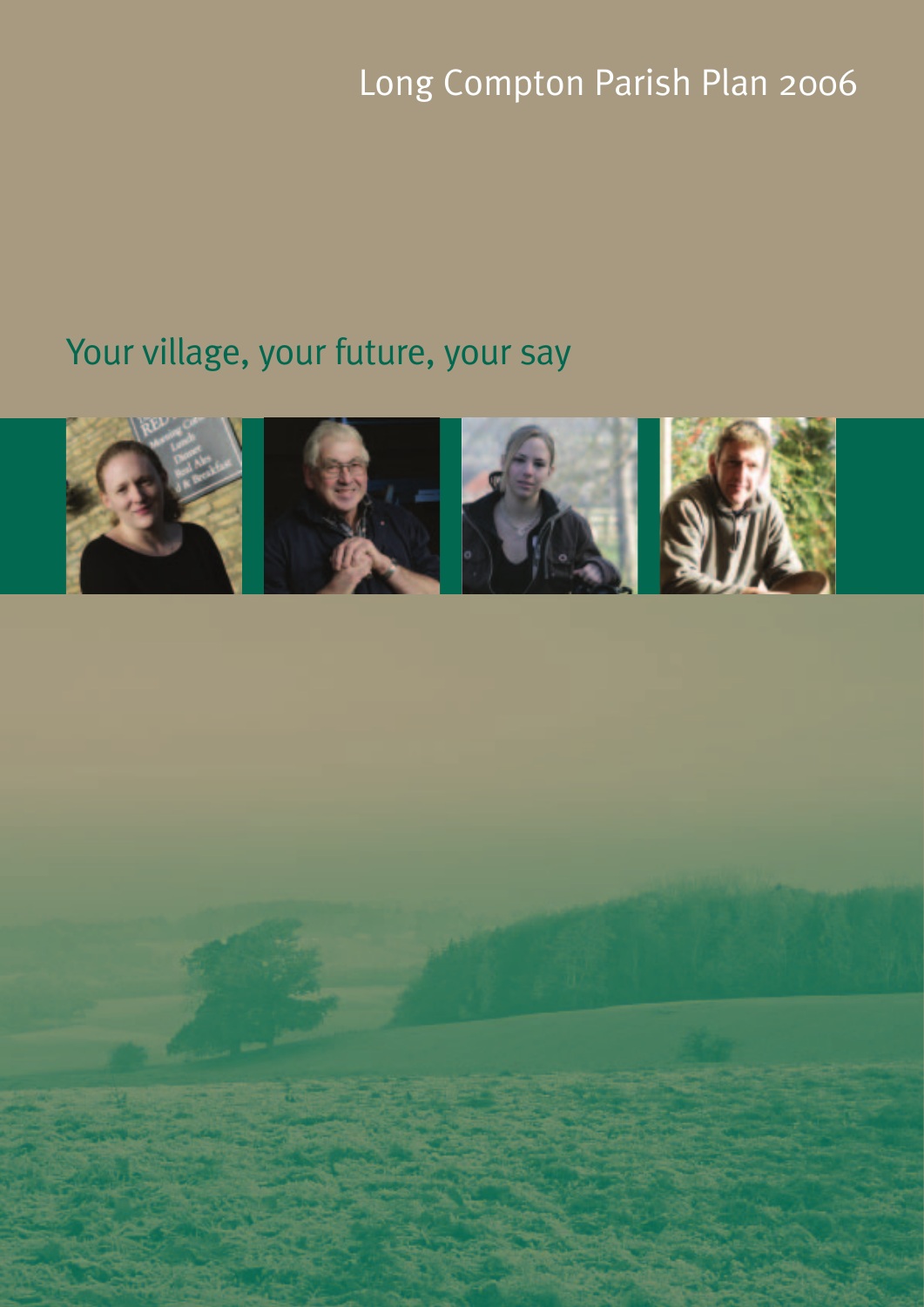## **Contents**

 $-24$ 

| 1.                | Background to the Plan                            | 3              |  |
|-------------------|---------------------------------------------------|----------------|--|
| 2.                | Long Compton's Location                           | 3              |  |
| $\overline{3}$    | <b>Executive Summary</b>                          | 4              |  |
| 4.                | Long Compton's Parish Plan Process                | 4              |  |
| 5.                | <b>Summary of the Results</b>                     | 6              |  |
|                   | • General                                         | 6              |  |
|                   | • Housing                                         | 6              |  |
|                   | • Transport and Traffic                           | 6              |  |
|                   | • Business and Employment                         | $\overline{7}$ |  |
|                   | • Crime and Disorder                              | 8              |  |
|                   | • Countryside and the Environment                 | 9              |  |
|                   | · Village Amenities                               | 10             |  |
|                   | • Education                                       | 10             |  |
|                   | • Young People                                    | 10             |  |
| 6.                | Acknowledgments                                   | 11             |  |
| 7.                | Long Compton's Action Plan                        | 12             |  |
|                   | • Housing                                         | 12             |  |
|                   | • Employment                                      | 12             |  |
|                   | • Traffic and Transport                           | 13             |  |
|                   | · Community, Recreation and Leisure               | 14             |  |
|                   | • Environment                                     | 15             |  |
|                   | • Youth                                           | 16             |  |
|                   | • Education                                       | 16             |  |
|                   | • Community Officer                               | 16             |  |
|                   | <b>Annexes</b>                                    |                |  |
| 1.                | Parish Plan Working Party (PPWP)                  | 17             |  |
| 2.                | <b>Planning Policy Extracts</b>                   | 17             |  |
| <b>References</b> |                                                   |                |  |
| 1.                | Long Compton Village Design Statement 1998        |                |  |
| 2.                | Long Compton Village Appraisal 1999               |                |  |
| $\overline{3}$ .  | <b>Stratford District Council Planning Policy</b> |                |  |
|                   |                                                   |                |  |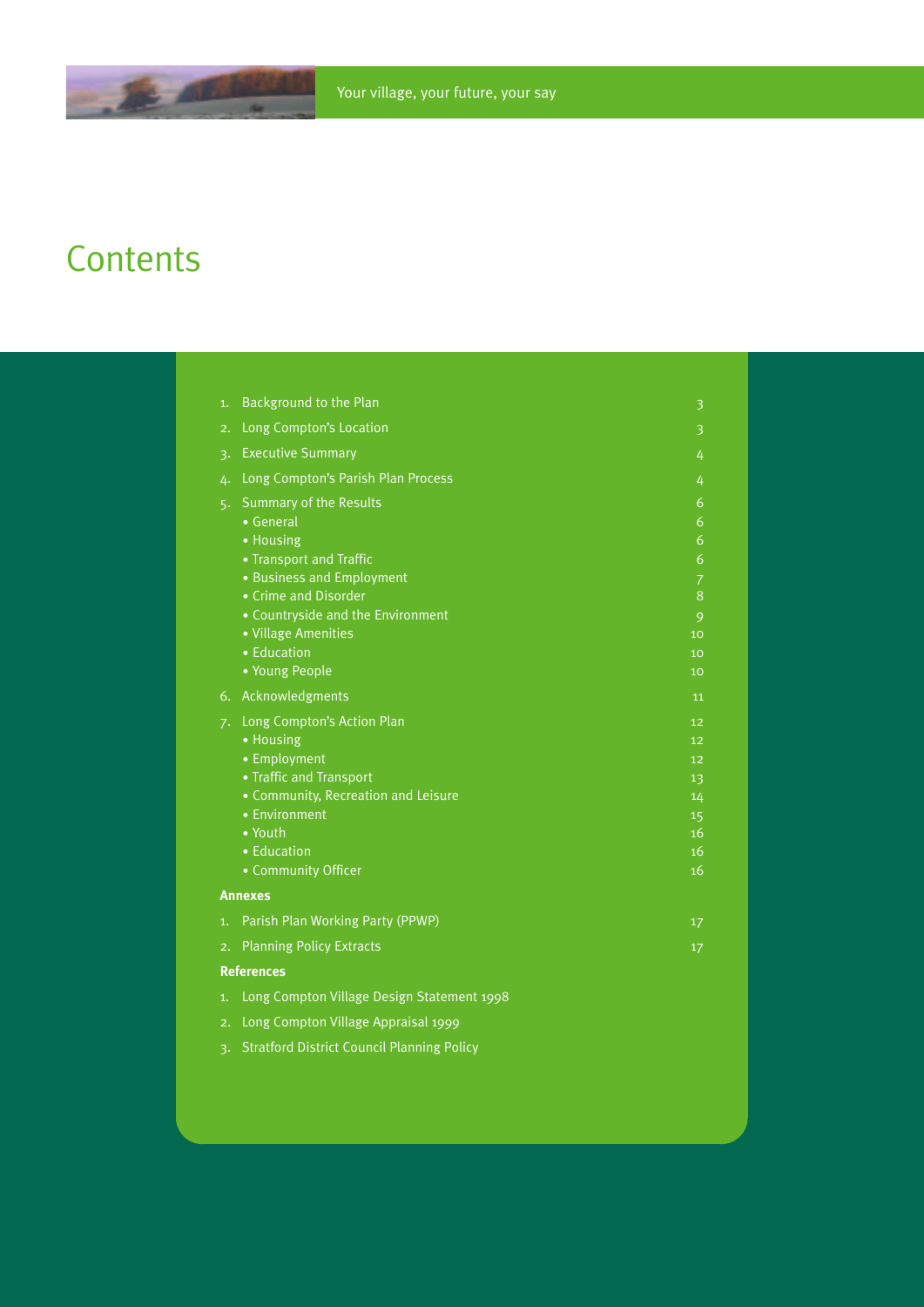## Your village, your future, your say

## 1. Background to the Plan

The production of the Long Compton Parish Plan is part of a national initiative for villages and small towns, being driven and part funded by the Countryside Agency.

Long Compton has a successful history of community involvement in village development. The Long Compton Village Design Statement (VDS), published in 1998, set out wide ranging aspirations for any future development within the village to be in keeping with its development over the past hundreds of years. It set architectural standards for both layout and design that remain relevant today and called for the maintenance of discrete open spaces within the village. Even today these remain under threat from development pressure. It was very important therefore that the Parish Plan addressed the imperatives of the VDS and brought them up to date with the villager's current views. Furthermore, the Parish Council was keen to see that the VDS remains as relevant supplementary planning guidance within Stratford District Council.

Likewise the Village Appraisal (VA) undertaken in 1999 engaged much of the village community. It recognised the need to continue housing development within the village but its projections of housing development were beyond those appropriate to a Local Centre Village within the context of the Stratford District 2002 Local Plan Review. This matter has been addressed by the housing needs survey carried out as part of the development of the current Long Compton Parish Plan.

The VA also raised issues of speeding, public transport, local shopping, village maintenance (including verge cutting and tree planting) and the need to maintain a vital business community within the village through homeworking.

This history of consultation has provided a vital link to the development of the current Parish Plan. It has been used to identify issues and has provided the background to the preparation of the Parish Plan Questionnaire.

## 2. Long Compton's Location

Long Compton lies at the northern edge of the Cotswold escarpment in south Warwickshire. The A3400 winds through the village linking Oxford to the south and Stratford-on-Avon to the north. The smaller market towns of Chipping Norton, Moretonin-Marsh and Shipston-on-Stour, 6 or 7 miles distant, provide local services while Stratford, Banbury and Cheltenham are major centres.

The village nestles in the valley of a tributary to the river Stour. As its name suggests, it is linear in form stretching for almost a mile along the main road with spurs of development on either side. Long Compton is known for its pretty thatched cottages, warm Cotswold stone walls, ancient church with an unusual lych gate and above all for its glorious countryside.

## Background – history

Long Compton is an ancient settlement dating back to at least Saxon times. The land has been farmed for centuries and some of the open fields and strips, which were replaced by individually owned fields under the 1812 Enclosure Act, are still clearly visible. Lord Northampton owned and preserved the village – its farms, houses, school, shop and public house as well as its lands – until 1919, and it is only in the last 50 years that new housing has been built.



**Lisa Phipps** Joint Manager The Red Lion

> *Your views on The Countryside . . . "Idyllic pastoral views . . . open spaces should be protected for future our generations"*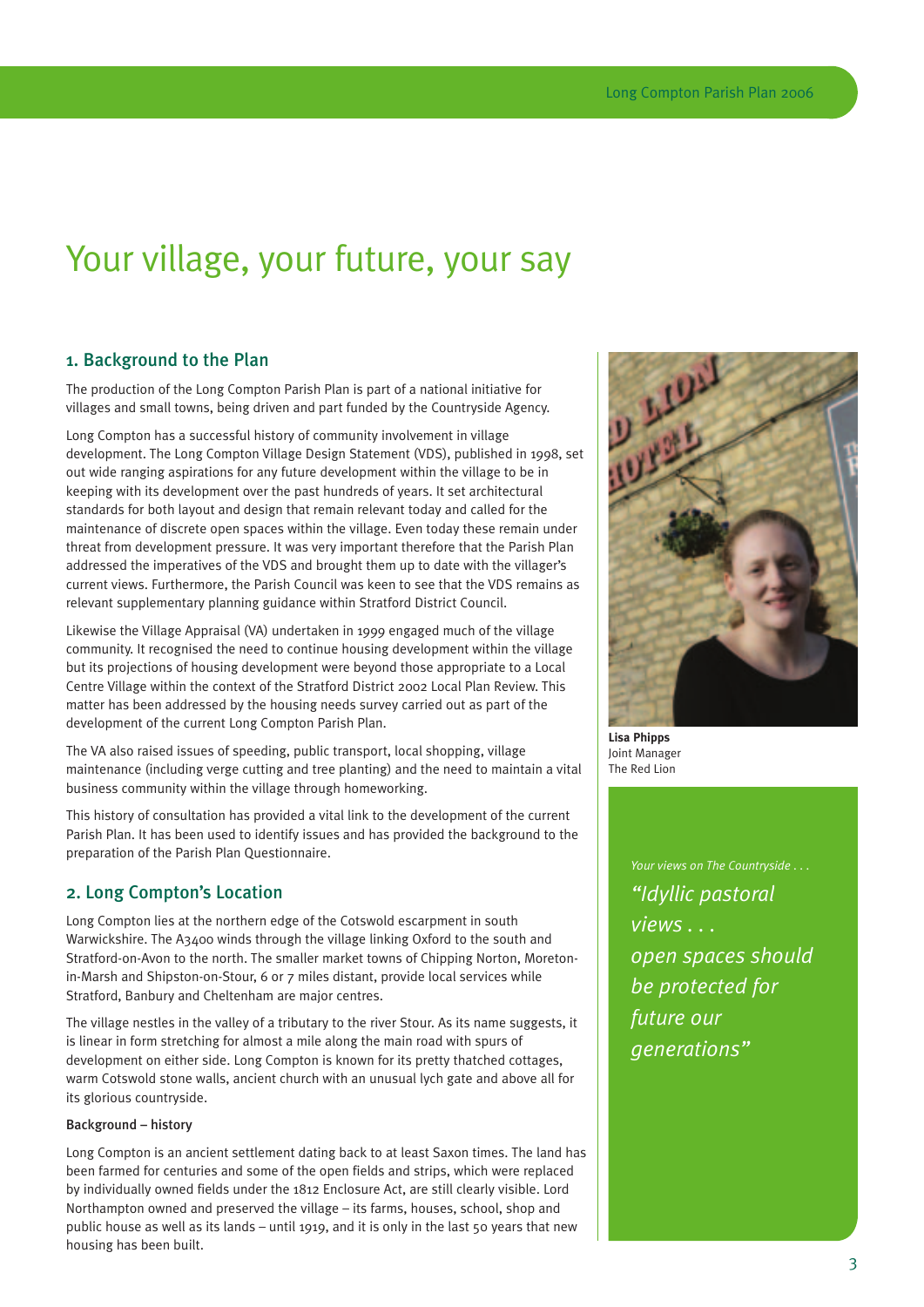

**Rev. Richard Smith** Vicar

*Your views on The Community . . . "A friendly village with wide ranging social and commercial facilities . . . where we live everyone is willing to help each other"*

Long Compton remained an agricultural community based on thirteen working farms and, although in recent years these have reduced to five, farming probably remains the greatest influence on the character of the village and its surroundings.

## **Today**

While Long Compton remains essentially a farming community it now supports a few small businesses including a bespoke furniture maker and a graphic design business. There are also a significant number of self-employed people living in the village. The community thrives, thanks in part to a number of village clubs and societies, the active church community and the busy shops and pub. All these institutions are valued by villagers, as is the environment in which we all live. The countryside and landscapes are highly valued by all who are lucky enough to live here. Today there are over 300 households with a total population of some 750 people.

## 3. Executive Summary

The development of the Long Compton Parish Plan has taken some two years. The Long Compton Plan is one of many such plans being developed by villages and small towns across the country. This Plan is produced by Long Compton village residents and is for the benefit of the village. It set out to find what is needed and then to address these needs. The process has been one of consultation and involvement of Long Comptonians, followed by analysis, production and finally publication of this Plan.

It has been adopted by both the Parish Council and Stratford on Avon District Council as supplementary planning guidance.

Work has already begun on some of the action points with the road traffic survey having been undertaken, consultation with younger residents with a view to setting up community projects, and affordable housing needs being partly addressed on the College Lane development with further new housing in the pipeline at Weston Court.

This Plan could not have been created without the help of many people within Long Compton and others outside. Grateful thanks to all those that have been involved.

## 4. Long Compton's Parish Plan Process

Following the election of a the Parish Council in May 2003 and against the background of the need to improve community involvement in parish activities, the Parish Council revisited previous planning and village perspectives contained in the Village Design Statement (1998) and the Village Appraisal (1999). It was felt that both these documents, excellent as they are, needed a fresh mandate and possibly revision in the light of changes over the past five years. The Council concluded that the opportunity for fresh endorsement and new perspectives would be catered for if the Parish embarked on the development of a Parish Plan, building on the excellence of previous work and endorsing it where appropriate. The Plan was intended to provide a vision for Long Compton over the next 10 years and beyond and was expected to include significant challenges to the Parish through improved facilities and services.

The Parish Council gave very careful consideration to the establishment of a Parish Plan Working Party (PPWP). It was felt that representation on the Working Party should reflect the widest possible interests in the village. It was also agreed that the Working Party should not be seen as representative of the Parish Council (although the Council would be informed through two (subsequently three) of its members being on the Working Party). James Walton, a local farmer and chartered surveyor, accepted the Parish Council Chairman's invitation to undertake the role of Chairman. Through his drive and leadership the Parish Plan process is drawn to a close with the publication of this Report and Action Plan.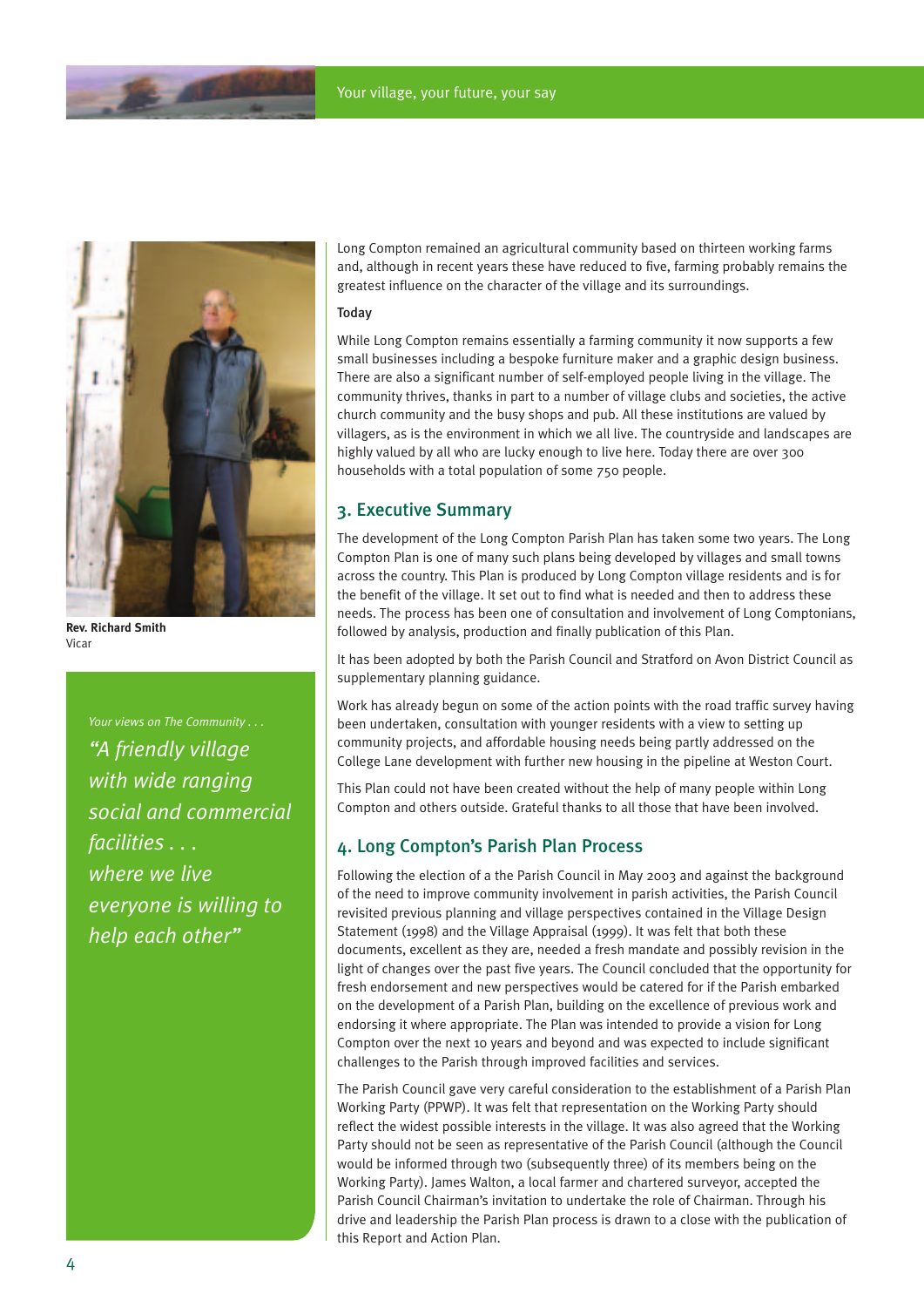Guidance and publications from a number of Authorities have been essential in completing the Parish Plan process. In particular, that provided by the Countryside Agency (and its officials), the Warwickshire Rural Community Council (WRCC) and its Housing Advisor and encouragement from the Parish's District and County Councillors has been vital in undertaking our work. Our work has also relied heavily on previous village publications and guidance provided by the Cotswold Area of Outstanding Natural Beauty (AONB) management team.

Community involvement has been at the heart of the PPWP work. All Working Party meetings have been open to all, many were held in the village pub and formal events have been held to engage villagers in the Parish Plan process. Three village meetings (the first and third in the village hall, the second in the school) were arranged. The first was to help identify issues that needed to be included in the Parish Plan Questionnaire, the second to discuss the outcomes of the Questionnaire and the third to launch the Plan and its Actions. The village meetings were supported by distribution of a number of newsletters reporting progress and outcomes of the work.

The Questionnaire provided the majority of the data from which the Plan and its Actions were derived. Prepared with help from WRCC it was distributed to all households in the Long Compton Parish, with members comprising the household invited to provide individual answers and comments. Distributed at the same time was a housing needs survey prepared by WRCC. Around 60% of the Questionnaires were completed. Analysis was undertaken professionally and the results were presented to Long Compton villagers at an open meeting held at the The Compton District Primary School (now renamed Acorns Primary School). The consultations provided by this meeting further improved the findings of the Questionnaire and the PPWP agreed that sufficient information had been gathered to prepare an authoritative Parish Plan.

Close consultation was held with the Chairman of Long Compton Parish Council throughout the drafting of the Plan, the results of which were presented to a full Parish Council meeting prior to consultation with the District and County Councils. The Plan was launched at a further Village meeting when Parish, District, County Councillors endorsed the Plan which was also commended by the local MP.

#### Parish Plan Timetable

| Action                                                 | Date              |
|--------------------------------------------------------|-------------------|
| Parish Council agreement to undertake a Parish Plan    | Oct 2003          |
| Working Party appointed and grant submission to        |                   |
| Countryside Agency prepared                            | Nov 2003          |
| Countryside Agency grant award                         | Feb 2004          |
| 1st Village Meeting to identify issues to be addressed |                   |
| by the Plan                                            | Feb 2004          |
| Draft Questionnaire testing                            | $Aug/Sep$ 2004    |
| Questionnaire distribution and return                  | Oct/Nov 2004      |
| Questionnaire analysis                                 | Dec 2004/Jan 2005 |
| 2nd Village Meeting                                    | Mar 2005          |
| Preparation of draft Plan and Action statement         | Apr/Jul 2005      |
| Presentation to the Parish Council                     | Aug 2005          |
| Final draft Parish Plan presentation to District and   |                   |
| <b>County Councils</b>                                 | Sep 2005          |
| Parish Plan and Action Statement launch,               |                   |
| presentation to the Village                            | March 2006        |



**Mark Hutchinson** Furniture Designer

*"The Pavilion is an embarrassment to the village . . . everything needs improvement"*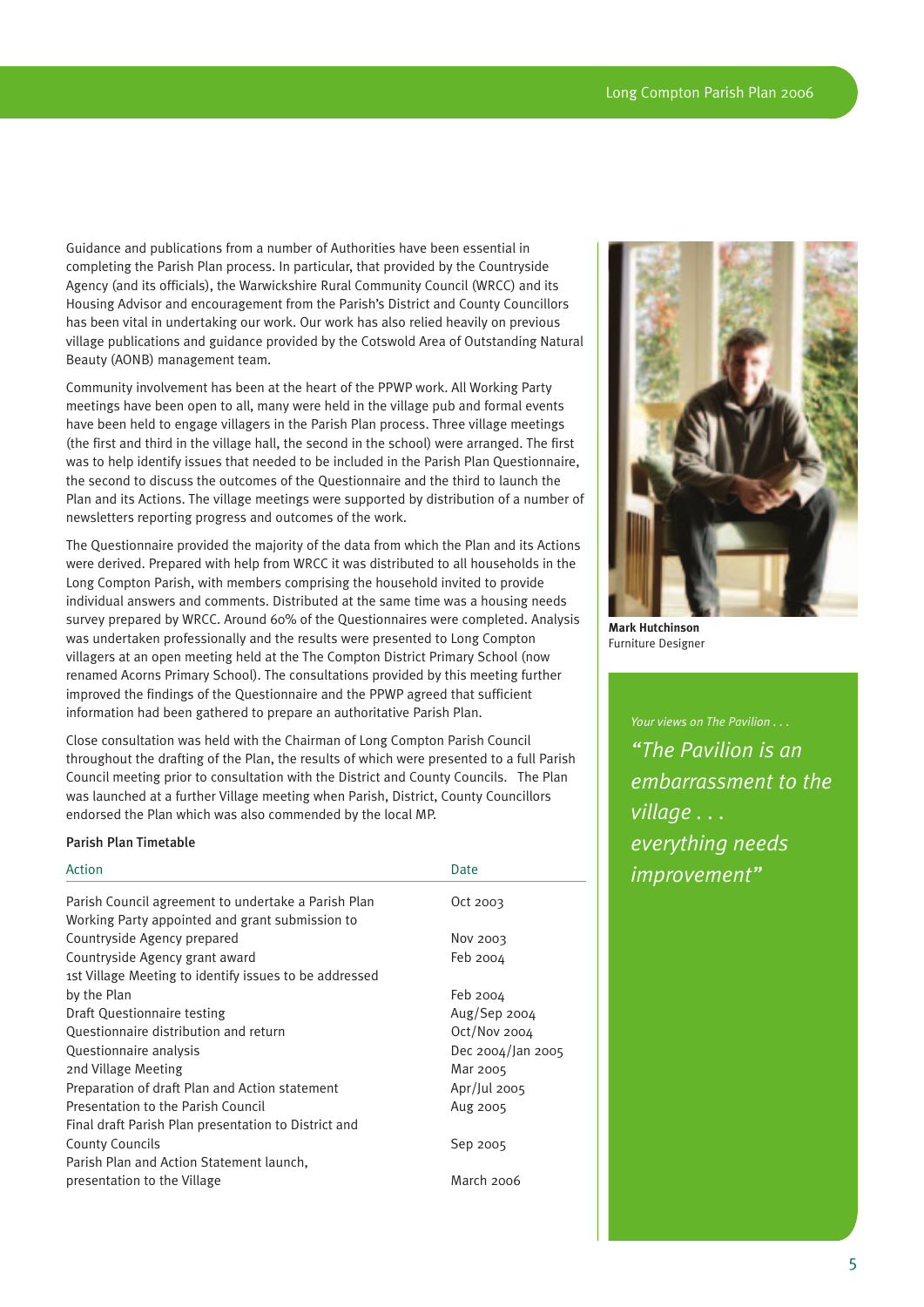



**Lindsay Faulkner** Student photographer

*Your views on Housing . . . "Affordable housing for Long Compton people . . . too many expensive houses at present"*

## 5. Summary of the Results

## a) General

Since the Parish Plan process is intended to reflect the views of the village at large it was important that all sections of our community were represented. With 374 villagers responding through the 160 Questionnaires returned over 50% of the village replied, a satisfactory number on which to argue our case.

The age profile of respondents corresponds to that of a village of our make up with a significant percentage of villagers retired, but also with a majority of adults in the age range 25-64 participating.

Importantly 98% of households responding had their main residence in Long Compton.





## b) Housing

The majority (53%) of respondents did not believe that more housing was needed in Long Compton but when questioned further, responses indicated that any new housing should be low cost. This was confirmed in the Housing Needs Survey undertaken in conjunction with the Parish Plan survey that identified a need for a number of housing units larger than those already under construction at College Lane.

## Views on new housing required



#### c) Transport and Traffic

Many villagers expressed concern about the traffic on the main road through the village, mainly in respect of speeding but also in relation to noise and vibration and (especially with children) the difficulties of crossing Main Street at peak times.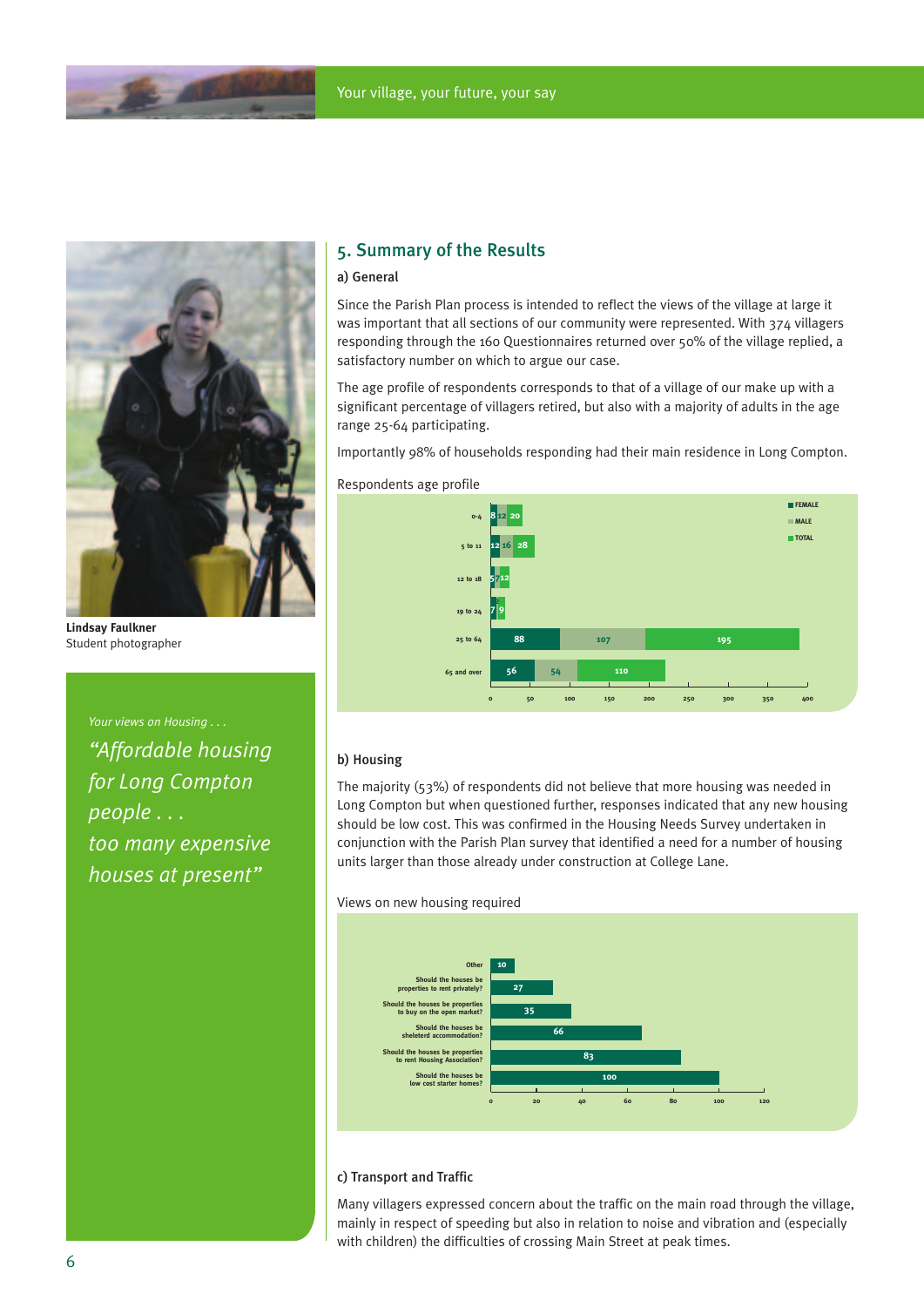Your village, your future, your say

## Concerns regarding traffic on Main Street



At the same time the car was the dominant form of transport for the great majority of villagers (69% of whom never use buses) for getting to and from places of work and education. Having said that, those without cars indicated a concern that public transport could be more flexible in accommodating their needs for shopping, and there was some demand for personal services such as access to medical services, grocery and prescription collection. The Acorns Primary School is adjacent to the A3400 and it introduces potentially dangerous traffic situations at the beginning and end of the school day. Encouragement to walk to school along safe routes should be given.

How people travel to work



Parking within the village was also raised as a problem both for access to amenities and also in terms of complaints about parking on verges and footpaths.

#### d) Business and Employment

With 35% of respondees working from home or in the village, business services, specifically access to the Internet and particularly broadband was identified as a priority. Broadband was activated in late June 2005 and its availability needs to be publicised within the village. Beyond this employers had some concern about the lack of availability of low cost housing within the village deterring potential employees. Additional comment was made during public meetings on the adverse impact on business if the range of Post Office facilities was curtailed or, worse, the Post Office was closed.

*Your views on The Village Hall . . . "Village Hall as a centre for information, administration for the village . . . facilities for cinema films"*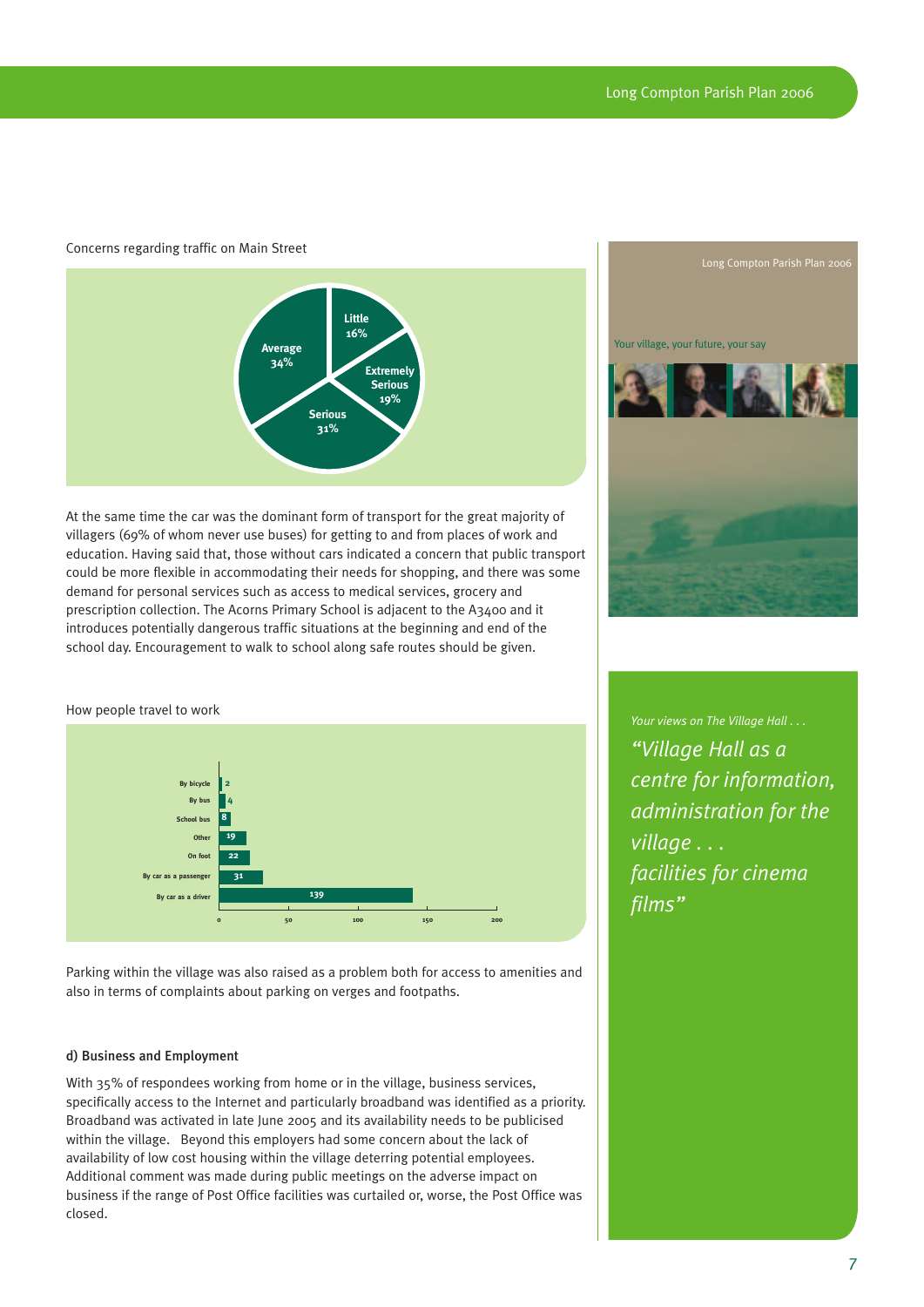

**Herrick Salmon** Parish Clerk

*Your views on The Recreation Ground . . . "Needs developing for wider use . . . bowling green, tennis courts and more"*

#### Distance travelled to work/occupation



The importance of local business was emphasised by the villagers. The village shops and Post Office were seen as central to the community and the pub also played a role which has been growing over recent months. Loss of any of these services would be seen as a blow to the community.

Frequency of use of local pub/shops/hotel



## e) Crime and Disorder

While there were minor concerns about petty vandalism, alcohol and drug misuse and car crime the most pressing problems were seen as anti-social behaviour, burglary and above all traffic speeding through the village. This despite recent speed surveys that indicate the vast majority of drivers travel within the 30-33 mph speed bracket through the village. Some travel much faster and it is probably these that raise the impression of high speeds. In any case, the current position is unsatisfactory and the active speed signs (recently modernised) need reinforcement by regular policing.

#### Levels of concern about crime in village

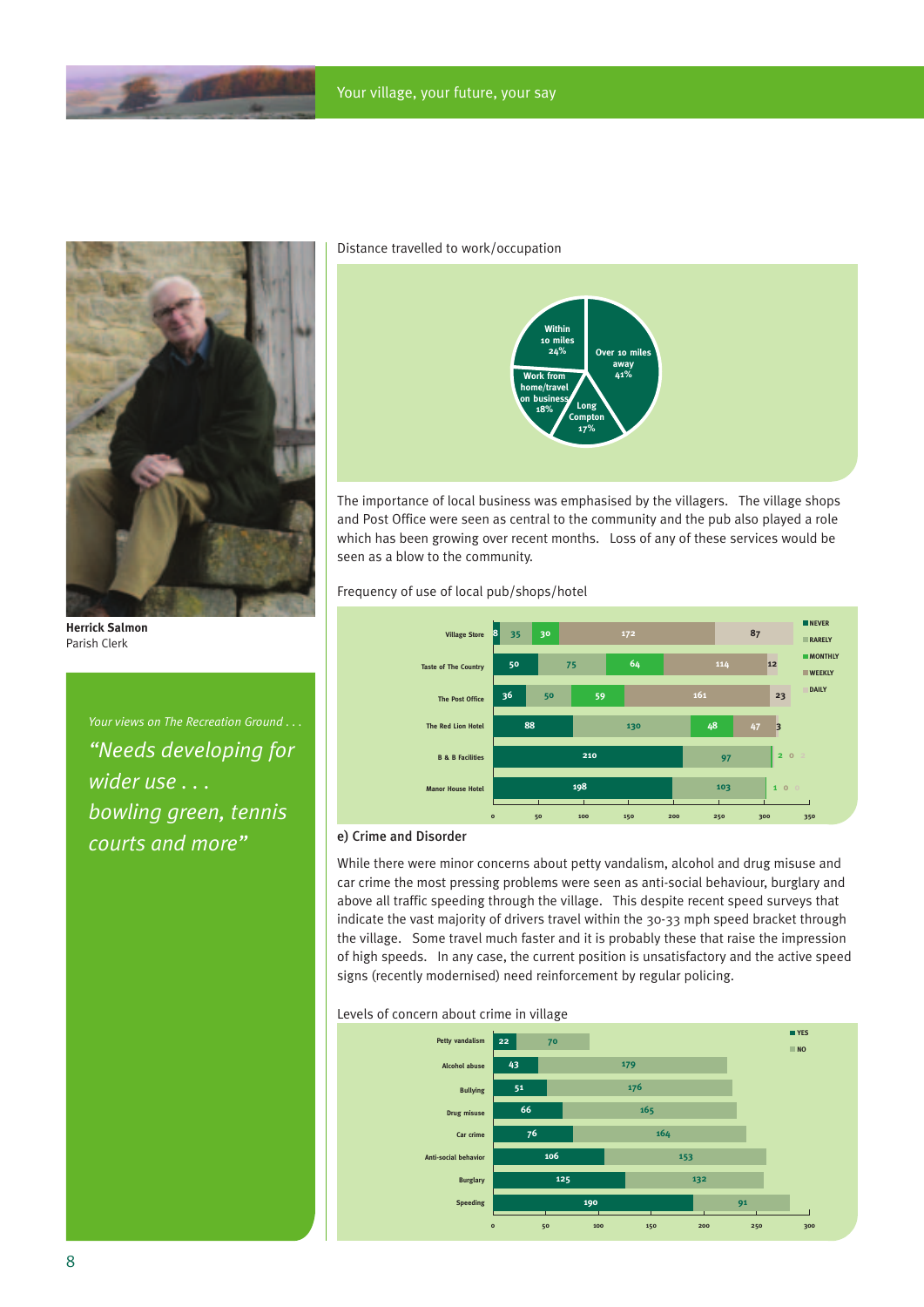The absence of visible policing within the village was recognised by a call for a community police officer and more regular patrolling of the village.

#### Measures to improve law enforcement



At the same time many residents indicated a willingness to sign up to the Neighbourhood Watch scheme and a few were prepared to act as coordinators.

#### f) Countryside and the Environment

The peace, tranquillity and delightful local views around Long Compton were cited by most residents as being essential to the character of our village. Many residents enjoyed the intimate relationship between village and farms and while a small minority called for improvements in the farms the vast majority enjoyed the presence of active farming within the village. There was some concern that changes in farm subsidies might alter the methods of farming and in particular lead to a reduction in livestock production.

Possible improvements to the environment



There was some disagreement on the level of maintenance of verges, etc. within the village, some wanted more maintenance, particularly verge grass cutting, whilst others were opposed. Current levels are probably about right except in areas like the Millennium Chronolog where more structured maintenance should be considered. Many responses were concerned about the proliferation of road and traffic signs and also their inappropriate design for a rural community such as ours. A new approach is required to traffic control and calming in the village although physical measures such as road humps, gates, chicanes etc. are unlikely to be the answer for a main road as busy as ours with tourist/recreation/commuter traffic, heavy goods vehicles, and agricultural traffic.



**Debbie Clarke & Georgie** Village residents

*Your views on The Roads . . . "Traffic exceeding speed limits . . . main road, large trucks"*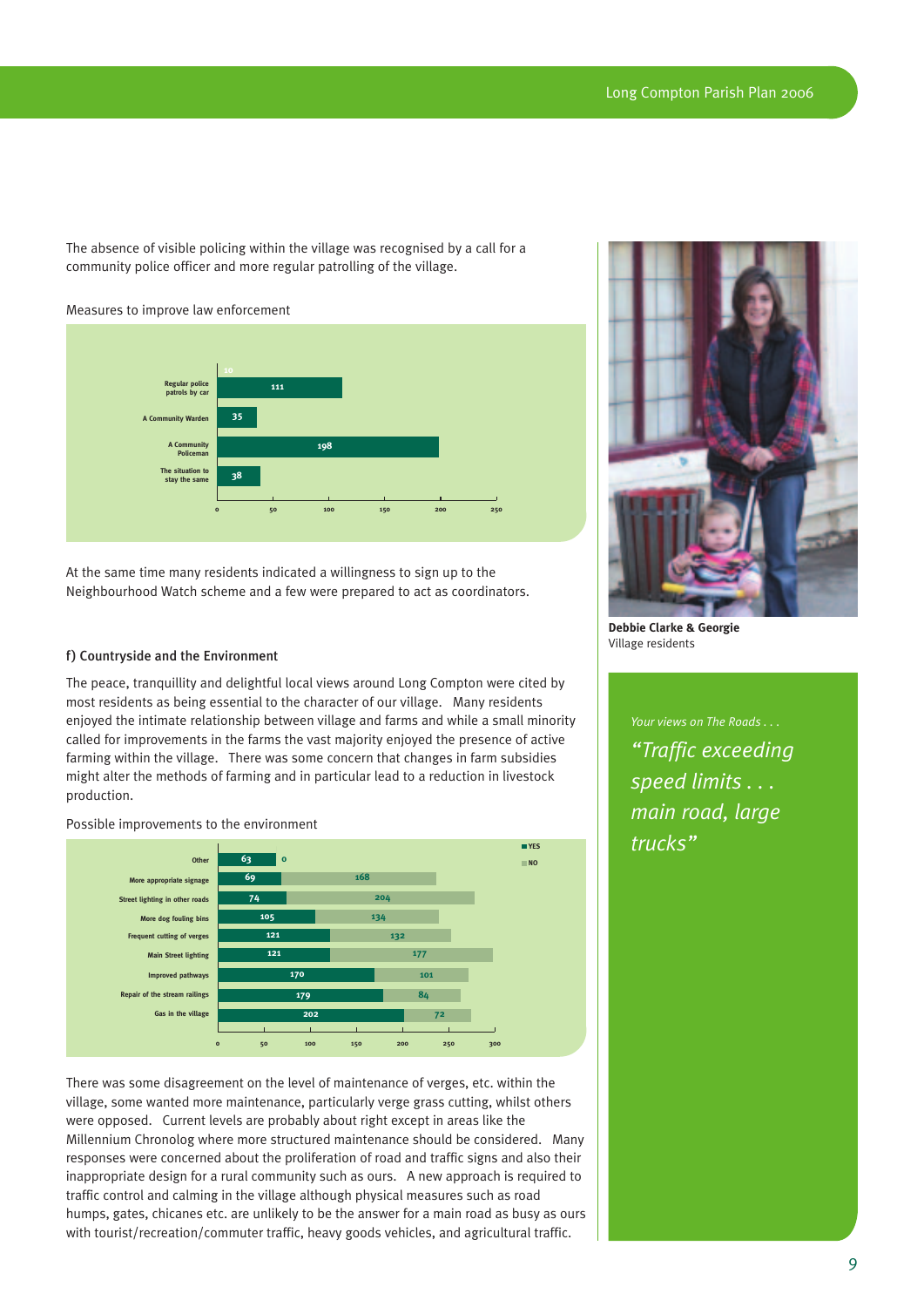

**Edwin Rose** Parish Councillor

*Your views on Verges and Streams . . . "More planting on verges . . . verges should reflect the rural nature of the village"*

Most residents called for the relationship between open and developed space to remain as at present and were opposed to any significant development of current open space within the village (save for very limited development of social housing for the village). This endorses the recommendations of the Village Design Statement which also lays down design standards for future development within the village. Confirmation of the Village Design Statement as supplementary planning guidance is endorsed, as part of the Parish Plan.

## g) Village Amenities

Long Compton supports a number of clubs and societies many of which hold their meetings in the recently refurbished Village Hall. While its facilities, particularly for the physically disabled, have been significantly improved, the necessity for further work has been identified by the Parish Plan Questionnaire. In particular more display facilities, Internet access, an improved audio/visual system and an audio loop for the hard of hearing have been called for. Comments have also been made about incorporating Village Hall facilities with those of the sports changing rooms and pavilion to create an integrated facility for the whole of the village.



Improvements to the Village Hall

Work on the Sports Pavilion is of high priority. Vandalism and inappropriateness of this facility have rendered it almost unusable and as some villagers have identified it as, 'a blot on the landscape'!

There has also been a strong call for some tennis courts.

#### h) Education

The Compton District Primary School went through a period of transition following a poor OFSTED report. The improvements have given rise both to the lifting of the 'special measures' imposed and an increase in the proportion of those pre-school Long Compton children who parents intend them to be registered at Long Compton rather than an alternative primary school. The school has been renamed Acorns Primary School.

Twice as many students from Long Compton attend Chipping Norton Secondary School than Shipston High School. Inadequate transport is considered a problem for half of those surveyed.

Some are seeking a range of adult evening classes which could be based at Acorns Primary School, but viability is questioned.

## i) Young People

Though only a small proportion of this survey, the views of young people of the village are as important as those of our older residents in that they form the future and the type of community in which they will live.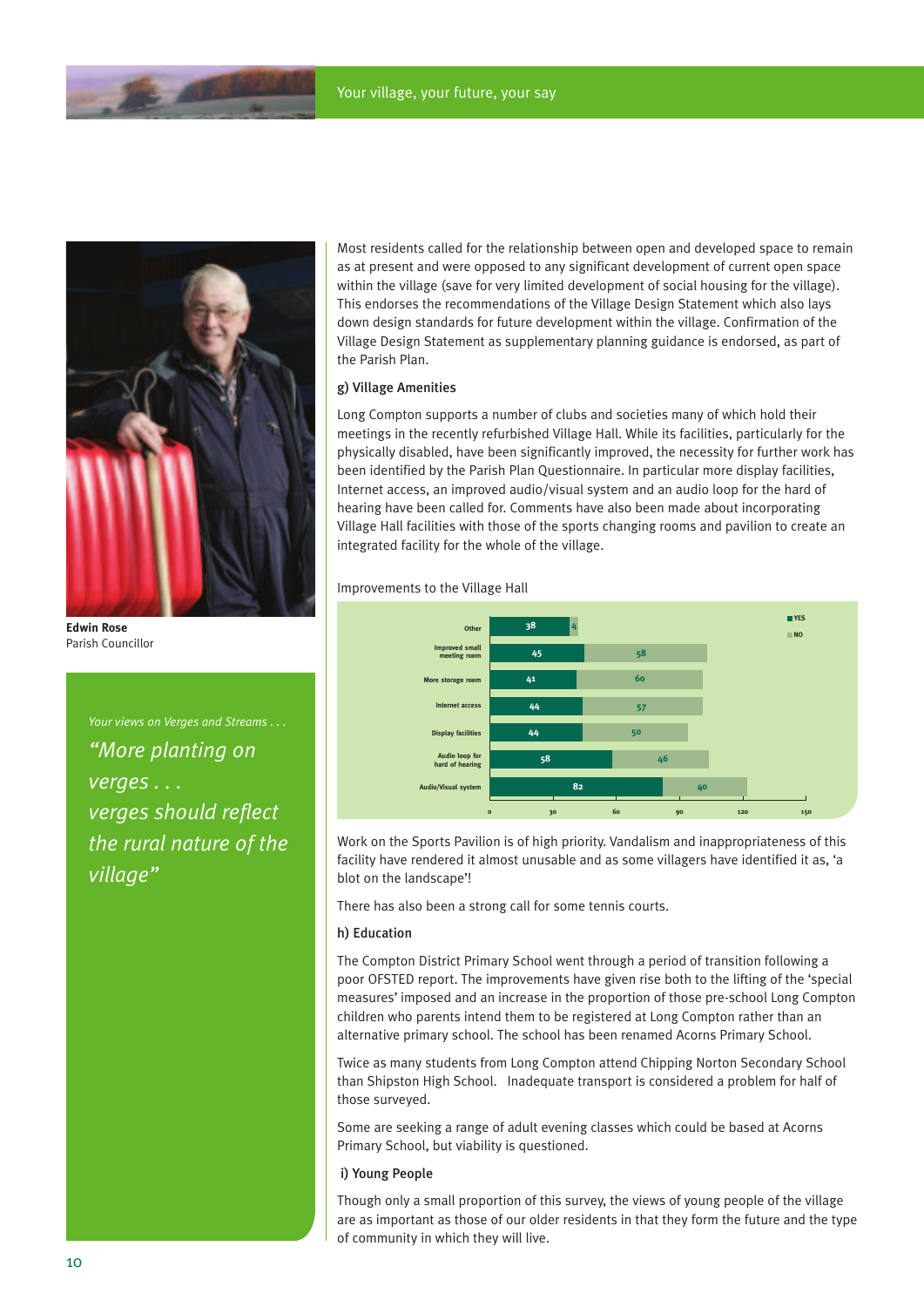Like their parents, the young people of the village enjoy the countryside, the views and the general peace of the village. They do complain, however, of having little to do and little to occupy them in their leisure time. The community needs to address this and to improve mechanisms of incorporating our young peoples views into developing Long Compton.



The facilities for the young are very limited and those that are available (the BMX track, etc.) are under used. Clearly changing fashions and interests require a more flexible approach to the young and this might be a significant challenge without help from outside the village. Initiatives like Vision for Shipston and Drug Action in Shipston (DASH) are tackling these on an area wide basis, linking with these initiatives is seen as the best way of accessing resources of expertise and finance that are needed to provide young people with the impetus to help themselves to develop activities that satisfy them and the community at large.



## 6. Acknowledgments

Without doubt, none of the Parish Plan process would have been possible without the enthusiastic support of members of the Village, young and old and their contribution has been crucial. The Parish Plan Working Party would also like to thank all those who have helped and supported the village meetings (the Youth Club, the Acorns School Parent/Teachers Association, Mayby's Catering and the Village Hall Committee), those who distributed the Questionnaire (see list below) and all members of the Parish Council and its Clerk. Special thanks goes to Charles Barlow (Rural Housing Coordinator) and to Linda Ridgley (Warwickshire Rural Community Council) for all the commitment, help and encouragement they have given, and to Cllr Chris Saint for his continuing support and liaison with Warwickshire County Council. Our Stratford District Councillors, Richard Adams (until May 2005) and Stephen Gray (from May 2005) have been strongly supportive of our work and for this, our thanks. Richard Guy of Arapaho Communications Limited has been tireless in the preparation and publication of the newsletters and the final report and generous in his contribution of time and service to their publication. Finally, thanks must be given to the Countryside Agency for the grant provided to support the development of this Plan.

## **THE STORE & POST**



**Andy Carty** Proprietor Long Compton Stores

*Your views on Street Lighting . . . "No lighting when you go out at night . . . control of outside lighting"*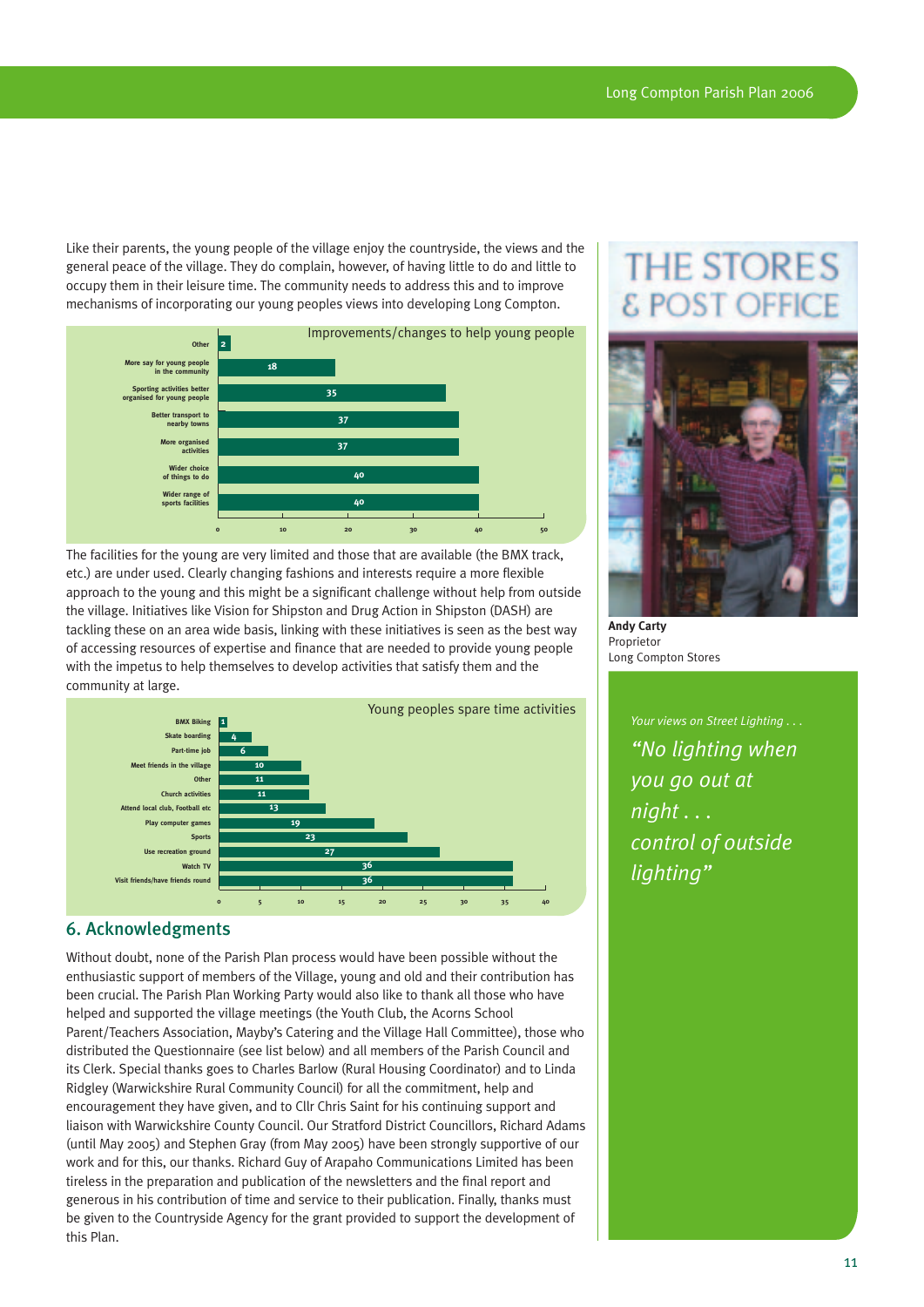## 7. Long Compton's Action Plan

## HOUSING ACTION

## Facts

- 98 % of the properties in Long Compton are occupied as a main residence.
- According to the Housing Needs Survey, affordable housing is required to provide the following:
- $\cdot$  3 x 3 bedroom houses for shared ownership
- $\cdot$  1 x 2 bedroom house for shared ownership
- $\cdot$  1 x bungalow for shared ownership
- N.B. this need is additional to the 4 x 2 bedroom houses being built at the College Lane development.

## **Opinions**

The majority are not keen on further residential development. The view of our community is that where development may be permitted, it should be for affordable housing only with the preference for such development on land in public ownership.

#### Action Plan for Housing

| <b>Action</b>                                                                                                                                                                                                                           | <b>Partner</b>                                                                                                                                       | <b>Timing</b>               |
|-----------------------------------------------------------------------------------------------------------------------------------------------------------------------------------------------------------------------------------------|------------------------------------------------------------------------------------------------------------------------------------------------------|-----------------------------|
| Engage with the owners of the land at Weston Court<br>to complete a development strategy                                                                                                                                                | <b>Gloucester Housing Association</b><br>Stratford upon Avon District Council<br>Warwickshire Rural Community Council<br>Long Compton Parish Council | 2005/06                     |
| Establish the post of Long Compton Housing Liaison Officer<br>co-opted on to the Parish Council                                                                                                                                         | Long Compton Parish Council<br>Warwickshire Rural Housing Association                                                                                | Sep 2005                    |
| Engage with the housing association in connection with<br>the College Lane development affordable housing to<br>ensure that the new housing will be used to meet<br>the housing needs of local residents.                               | South Warks Housing Association<br>Housing Liaison Officer WRCC                                                                                      | Sep/Oct 2005<br>and ongoing |
| Establish agreement with the housing association of Weston<br>Court to ensure that new housing will be used to meet needs<br>of local residents                                                                                         | Housing Association, Stratford District Council<br>Long Compton Parish Council<br>Warwickshire Rural Community Council                               | 2005/06                     |
| The construction phase of the new development to be<br>undertaken to include the Housing Liaison Officer representing<br>the Parish Council as partner to the development to confirm<br>suitable housing types and terms for occupation | Housing Association, Long Compton<br>Housing Liaison Officer<br>Warwickshire Rural Community Council                                                 | 2006/07                     |
| Undertake regular reviews of The Housing Needs Survey                                                                                                                                                                                   | Warwickshire Rural Community Council                                                                                                                 | 2005 onwards                |
| Extracts from current Planning Policy that affects this Parish Plan are at Annex 2                                                                                                                                                      |                                                                                                                                                      |                             |
| <b>EMPLOYMENT ACTION</b>                                                                                                                                                                                                                |                                                                                                                                                      |                             |

#### Facts

- 25.1% work at home or within the village.
- 83.4% consider the Village Stores and Post Office to be very important everyday life.

## **Opinions**

- In order to promote local businesses, Business Rate Relief should be sought.
- An absence of affordable housing has been identified by local businesses to provide accommodation for employees required for their specialist skills unavailable locally.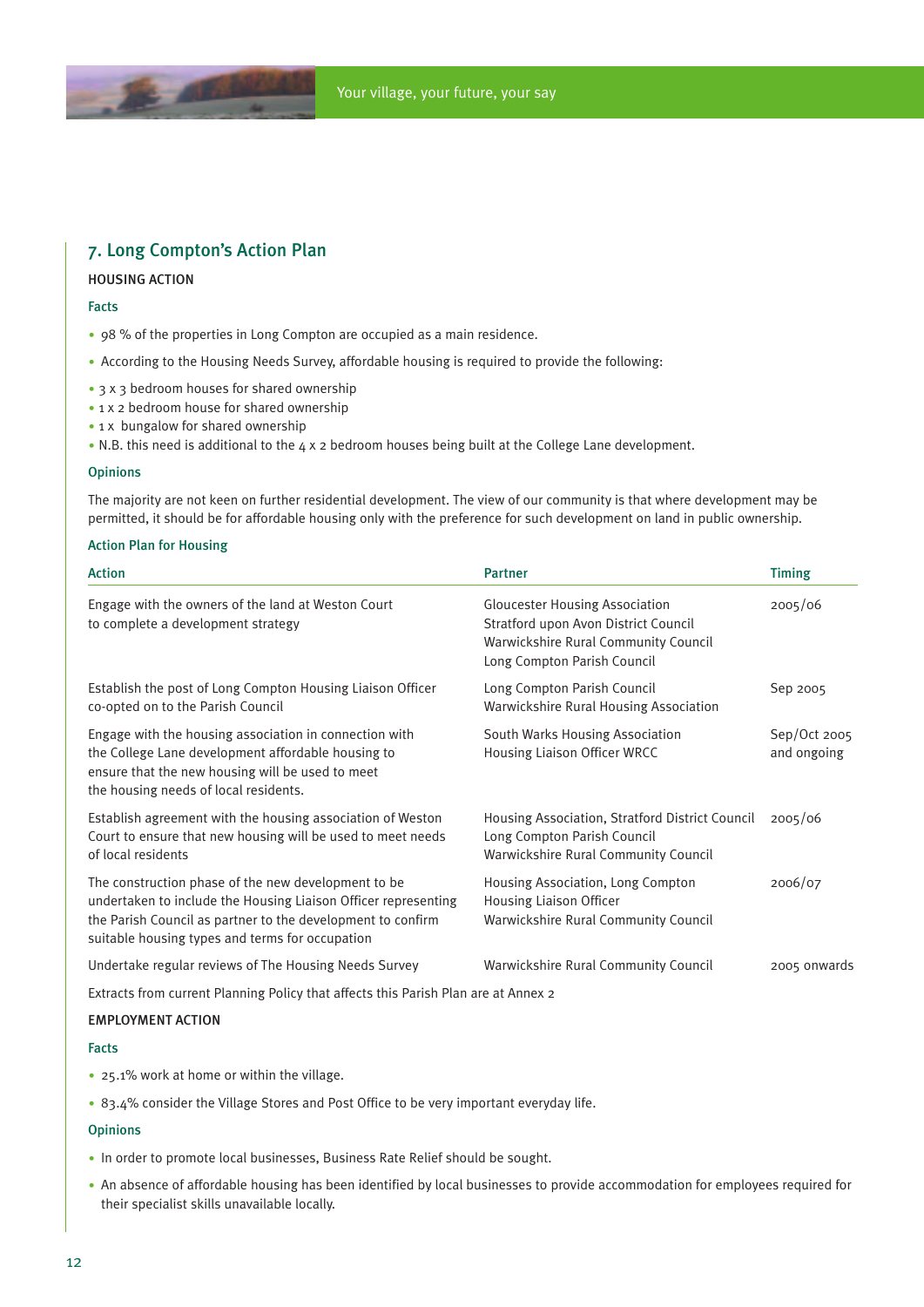## Aims

The rural employment opportunities should be encouraged through the provision of facilities, housing and a healthy economic environment. Long Compton is, and should be encouraged to be, a place in which to live and to work.

#### Action plan for Business

| <b>Action</b>                                                                                                                                | <b>Partner</b>                                                                                                    | <b>Timing</b> |
|----------------------------------------------------------------------------------------------------------------------------------------------|-------------------------------------------------------------------------------------------------------------------|---------------|
| Undertake a Housing Needs survey from those employers<br>running businesses in the Long Compton Parish, and employees<br>of those businesses | Warwickshire Rural Community Council<br>Check wording of Supplementary<br>Planning Guidance on affordable housing | Immediately   |
| Publicise broadband availability                                                                                                             | Broadband service providers<br>Long Compton Parish Council                                                        | Immediately   |
| Examine opportunities for full-time childcare facilities<br>within Long Compton                                                              | <b>WCC Surestart Programme</b>                                                                                    | 2005/06       |
| Encourage networking of existing businesses and consider<br>the use of the following<br>• Website<br>• Newsletters                           | <b>Business Link</b><br>Chamber of Commerce<br>Warwickshire Net                                                   | 2006          |
| • Development of database<br>• Set up business development group<br>• Encourage use of the Post Office and other village amenities           | Long Compton Parish Council                                                                                       |               |

- Develop good central meeting facilities for business and community
- Lobby for Business Rate Relief for the benefit of local businesses

## TRAFFIC AND TRANSPORT ACTION

#### Facts

- 35% residents are affected by traffic noise or vibration
- 84.5% of those travelling to work or school do so by car.
- 67.6% are concerned about speeding

#### **Opinions**

"We value light and dark and have no wish to be illuminated like a town . . ."

"Remove some of the road signs which blight our village from end to end . . ."

"Cars everywhere – mostly where they should not . . ."

"Long Compton should ensure that it is more than a collection of houses either side of a busy highway."

## Aims

- Improved road traffic safety for the benefit of pedestrians and road users.
- Reduce importance of the status of the main road and its effect on the village
- Continue to investigate means by which speed may be reduced
- Develop safe crossing point.
- Review and recommend methods to control on street parking
- $\bullet$  Review traffic signage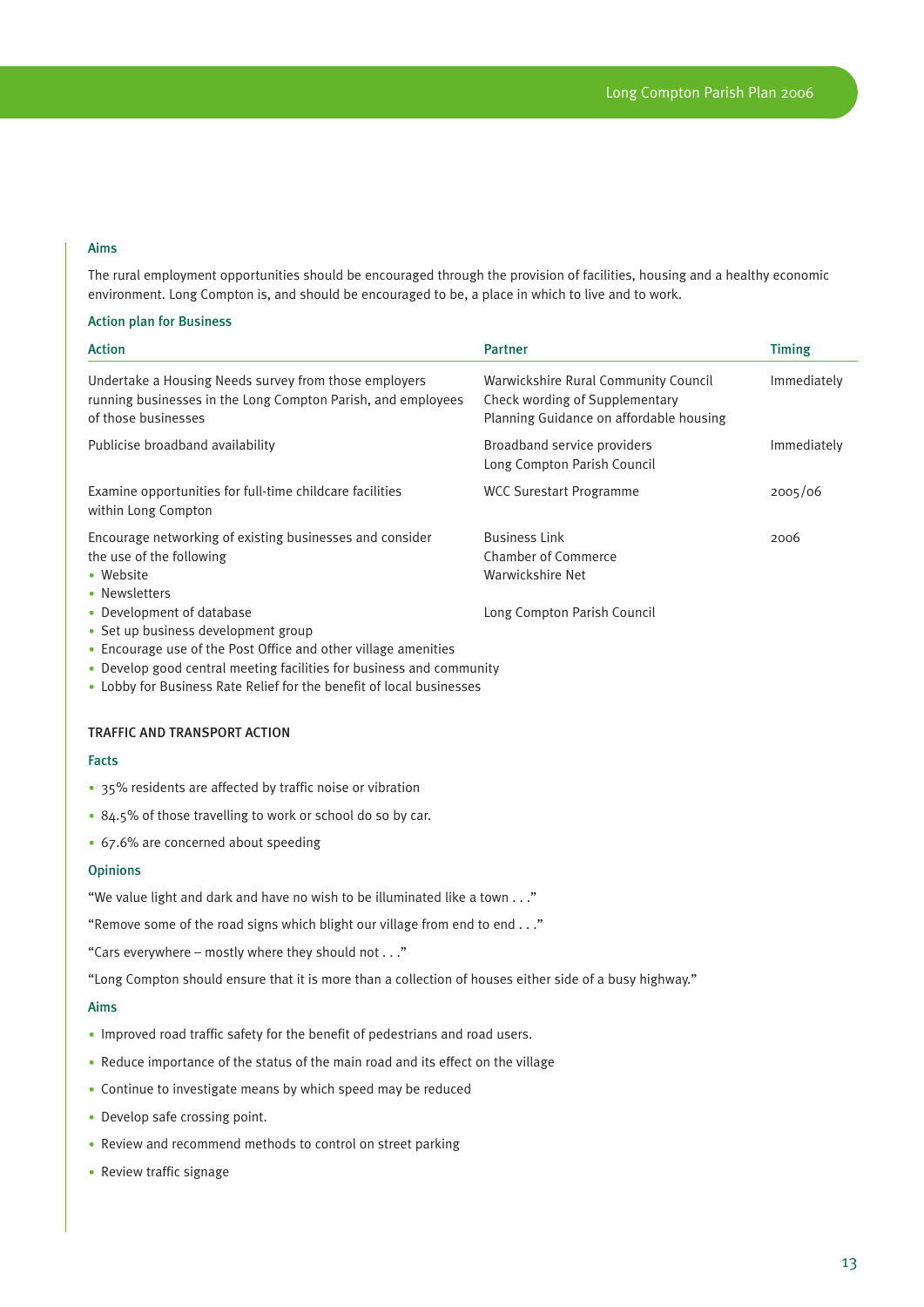## Action Plan

| <b>Action</b>                                                                                                 | <b>Partner</b>                                                   | <b>Timing</b>                        |
|---------------------------------------------------------------------------------------------------------------|------------------------------------------------------------------|--------------------------------------|
| Seek reinstatement of Oxford/Stratford bus service                                                            | Stratford District Council/<br>Warwickshire County Council       | 2006/07                              |
| Develop flexible transport solutions                                                                          | Vision for Shipston<br>Warwickshire County Council               | 2006/07                              |
| Develop further speed control measures and build in<br>new environmental and passive traffic calming features | Warwickshire County Council                                      |                                      |
| Seek low noise road surfacing for A3400                                                                       | Warwickshire County Council                                      | At next major<br>carriageway rebuild |
| Reduce impact to signage along main highway                                                                   | Warwickshire County Council                                      | 2006/07                              |
| Consider providing additional facilities for village parking                                                  | Long Compton Parish Council<br><b>Stratford District Council</b> | $2006 - 2008$                        |

## COMMUNITY ACTION

## Facts

- 85 people have offered to volunteer to help senior citizens and 37.3% offered to help if a village volunteer group were formed.
- There are many existing clubs and societies open to new members.
- Acorns Primary School has emerged from the 'special needs' measures. An increasing number of parents are intending to place their children at the local school
- 42.3% of Long Compton youth feel there is insufficient for them to do in Long Compton, and there is a stated need for a wider range of sports and more organised activities.
- 191 people wish to join a Neighbourhood Watch Scheme

#### **Opinions**

"The school has really picked itself up, and is turning into a great little school."

"We should preserve the rural, traditional atmosphere and appearance of the village."

"Views from both outside and inside the village are a delight to us all."

"We value the beautiful countryside, the woods around the village also the church and our village shop."

"Our biggest worry is flooding."

"Pretty views are all very well, but they don't give the village its life."

"The village is not welcoming to young people."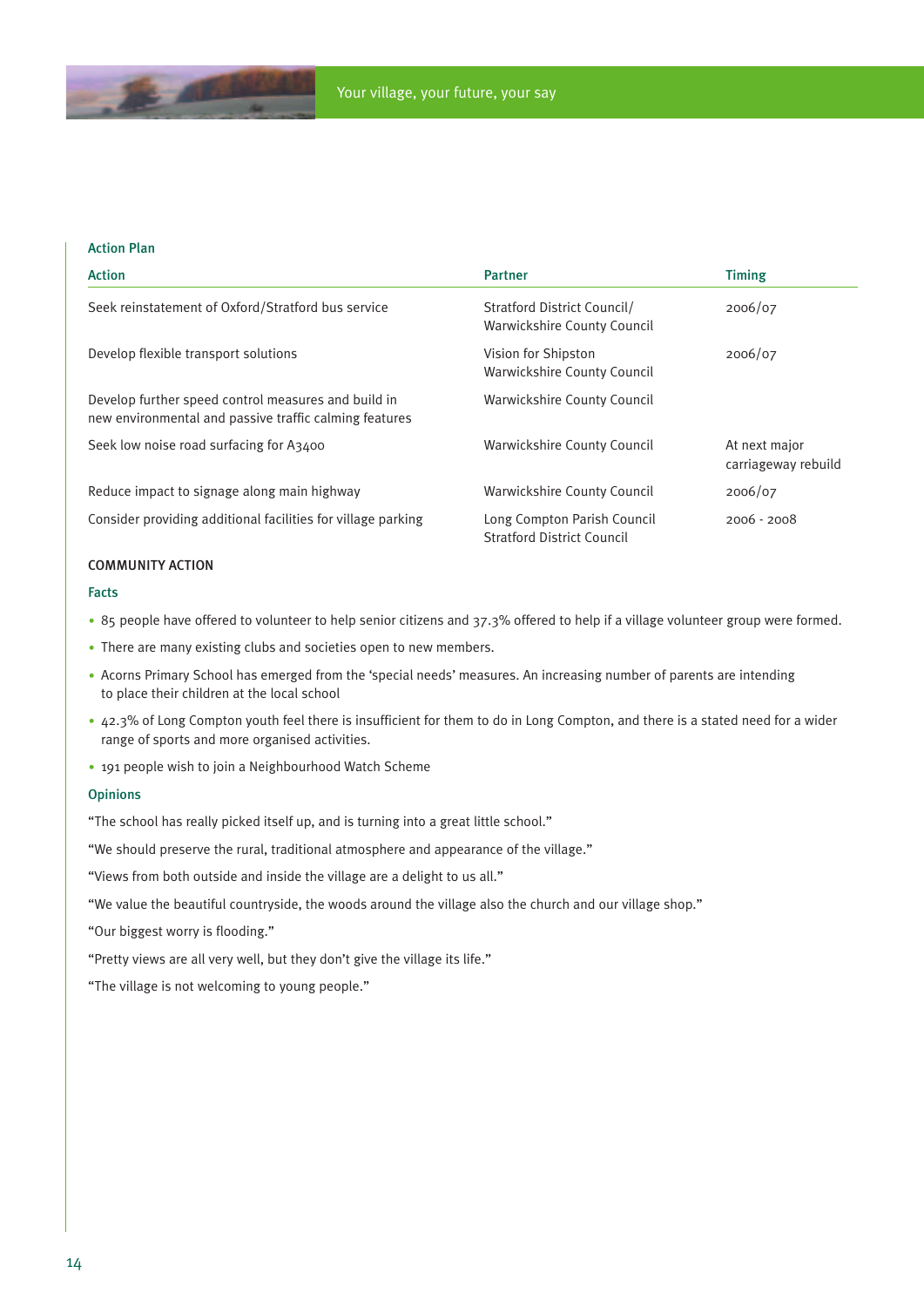## Aims

Long Comptonians should develop a greater sense of community, for the benefit of all residents from the youngest to the oldest.

Action Plan for Community

| <b>Action</b>                                                                                                                                                                                                                                                                                                                                                                                                  | <b>Partner</b>                                                                                  | <b>Timing</b> |
|----------------------------------------------------------------------------------------------------------------------------------------------------------------------------------------------------------------------------------------------------------------------------------------------------------------------------------------------------------------------------------------------------------------|-------------------------------------------------------------------------------------------------|---------------|
| Refurbish the Sports Pavilion                                                                                                                                                                                                                                                                                                                                                                                  | Long Compton Parish Council<br><b>Stratford District Council</b><br>Warwickshire CC             | 2006/07       |
| Improve news and information management, for example<br>website and use a Parish room                                                                                                                                                                                                                                                                                                                          | Long Compton Parish Council                                                                     | 2006          |
| Establish working party to:<br>• Review all recreation facilities<br>• Liaise with village school to establish needs<br>• Identify further recreation/sports needs<br>• Liaise with Village Hall Committee to establish long term<br>objectives and requirements for the Village Hall<br>• Explore optimisation and consolidation of village hall and<br>sports pavilion, make recommendations for improvement | Long Compton Parish Council                                                                     | 2006          |
| Publicise services already provided within Long Compton<br>including local shops and post office                                                                                                                                                                                                                                                                                                               | Long Compton Parish Council                                                                     | 2006/07       |
| Establish Internet café in school and Village Hall                                                                                                                                                                                                                                                                                                                                                             | Long Compton Parish Council,<br>Acorns School                                                   | 2006/07       |
| Work with existing coordinators to publicise and improve the<br>Neighbourhood Watch Service                                                                                                                                                                                                                                                                                                                    | Long Compton Parish Council                                                                     | 2006          |
| Consider use of IT, expanding volunteer network through<br>integrating role of co-ordinator (Parish Clerk?)                                                                                                                                                                                                                                                                                                    | Long Compton Parish Council                                                                     | $2006 - 2008$ |
| Lobby for further visible policing as a deterrent to crime and<br>anti-social behaviour                                                                                                                                                                                                                                                                                                                        | Long Compton Parish Council<br>Warwickshire Police                                              | $2006 - 2008$ |
| <b>Action Plan for the Environment</b>                                                                                                                                                                                                                                                                                                                                                                         |                                                                                                 |               |
| <b>Action</b>                                                                                                                                                                                                                                                                                                                                                                                                  | <b>Partner</b>                                                                                  | <b>Timing</b> |
| Continue liaison with County Council for footpath maintenance                                                                                                                                                                                                                                                                                                                                                  | <b>WCC Parish Paths Partnership</b>                                                             | 2006          |
| Establish a rational verge and public space maintenance policy                                                                                                                                                                                                                                                                                                                                                 | Long Compton Parish Council<br><b>Stratford District Council</b><br>Warwickshire County Council | 2006/07       |
| Investigate means of flood alleviation and ensure regular<br>stream maintenance is carried out                                                                                                                                                                                                                                                                                                                 | Warwickshire County Council<br><b>Stratford District Council</b>                                | 2006          |
| <b>Action for Volunteers</b>                                                                                                                                                                                                                                                                                                                                                                                   |                                                                                                 |               |
| <b>Action</b>                                                                                                                                                                                                                                                                                                                                                                                                  | <b>Partner</b>                                                                                  | <b>Timing</b> |
| Establish action group to co-ordinate volunteers                                                                                                                                                                                                                                                                                                                                                               | Long Compton Parish Council                                                                     | 2006          |
| Establish and expand existing volunteer groups for:<br>• Prescription collection                                                                                                                                                                                                                                                                                                                               | Long Compton Parish Council                                                                     | 2006/07       |

- $\cdot$  Shopping
- Neighbourhood Watch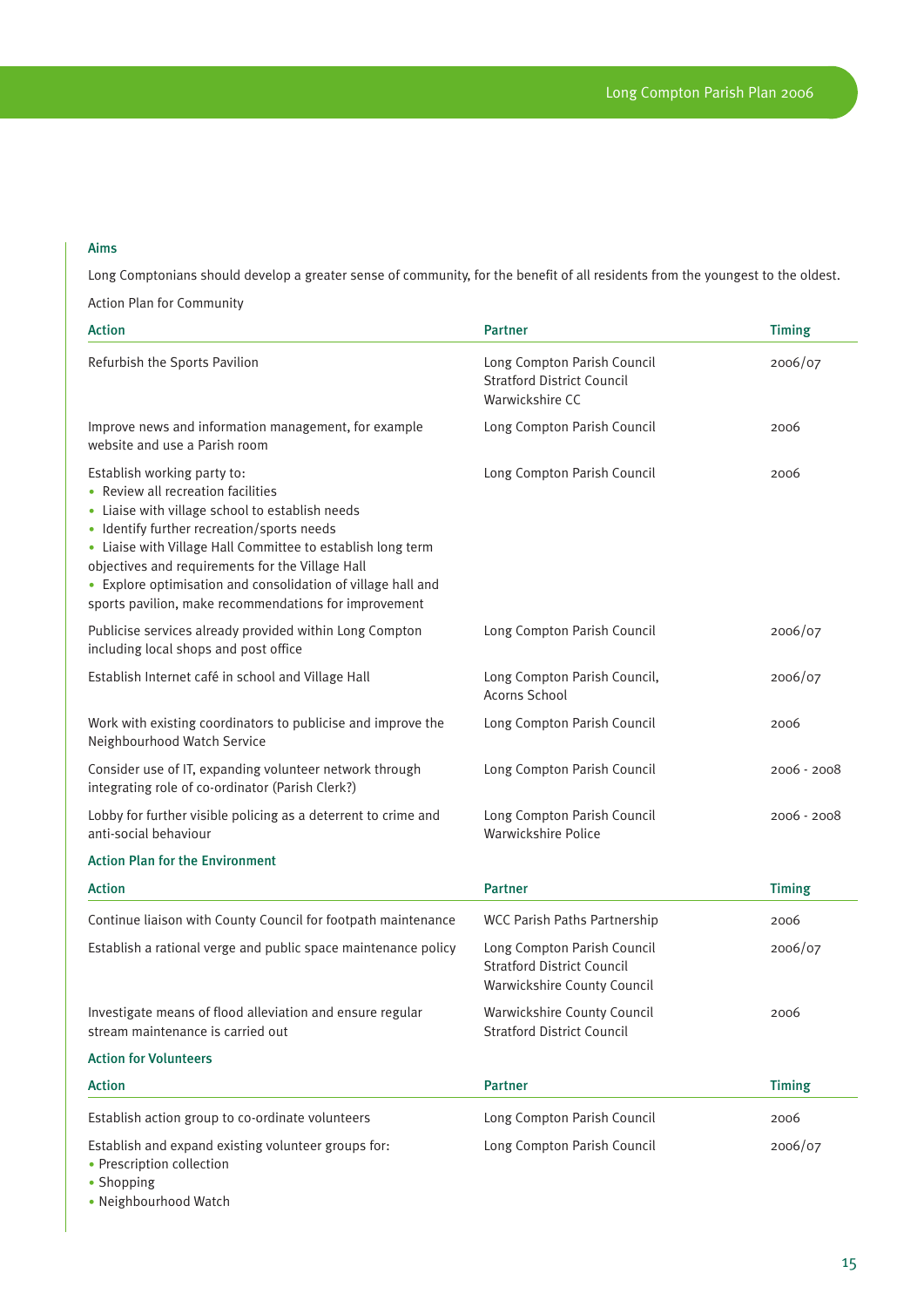## Action Plan for Youth

 $A$ 

| <b>Action</b>                                                                                                                                                      | <b>Partner</b>                                                                                       | <b>Timing</b> |
|--------------------------------------------------------------------------------------------------------------------------------------------------------------------|------------------------------------------------------------------------------------------------------|---------------|
| Consider re-establishment of youth club                                                                                                                            | Long Compton Parish Council<br><b>DASH</b><br>Youth Group Leaders                                    | 2005          |
| Establish a series of community projects in consultation with<br>under-18 years old living within Long Compton parish                                              | Long Compton Parish Council<br><b>DASH</b><br>Youth Group Leaders<br>Youth Group Members             | 2006/07       |
| All community groups to be encouraged to make opportunities<br>for younger members                                                                                 | <b>DASH</b><br>Vision for Shipston<br>Long Compton Parish Council                                    | 2006/07       |
| Consider mechanisms to include young people in<br>village decision making                                                                                          | Long Compton Parish Council<br><b>DASH</b><br>Long Compton Youth Group                               | 2006/07       |
| <b>Action Plan for Education</b>                                                                                                                                   |                                                                                                      |               |
| <b>Action</b>                                                                                                                                                      | <b>Partner</b>                                                                                       | <b>Timing</b> |
| Celebrate success of school in emerging from special measures                                                                                                      | <b>Acorns Primary School</b><br><b>School Governors</b><br>PTA                                       | 2005/06       |
| Support school activities and thereby encourage new pupils                                                                                                         | <b>Acorns Primary School</b><br><b>School Governors</b><br><b>PTA</b><br>Long Compton Parish Council | $2006 -$      |
| Support claims for improvements in facilities and resources                                                                                                        | <b>WCC</b>                                                                                           | $2006 -$      |
| Extend care facilities for 3 year olds                                                                                                                             | <b>WCC</b><br>SureStart                                                                              | $2006 -$      |
| Develop after-school care to meet working parents needs                                                                                                            | <b>Acorns Primary School</b><br><b>WCC</b><br>SureStart                                              | 2006          |
| Establish school holiday activity club                                                                                                                             | <b>Acorns Primary School</b><br>Vision for Shipston                                                  | 2006          |
| <b>Action Plan for Community Officer</b>                                                                                                                           |                                                                                                      |               |
| <b>Action</b>                                                                                                                                                      | <b>Partner</b>                                                                                       | <b>Timing</b> |
| Establish roles and responsibilities of Parish Clerk and<br><b>Community Liaison Officer</b>                                                                       | Long Compton Parish Council<br><b>WRCC</b>                                                           | 2005/2006     |
| Determine specific requirements for IT management<br>(e.g. website and database, co-ordination of publicity and<br>information, co-ordination of volunteer network | Vision for Shipston<br>Long Compton Parish Council<br>Community Liaison Officer                      | 2006          |
| Recruit Community Liaison Officer                                                                                                                                  | Long Compton Parish Council<br>Vision for Shipston                                                   | 2006/07       |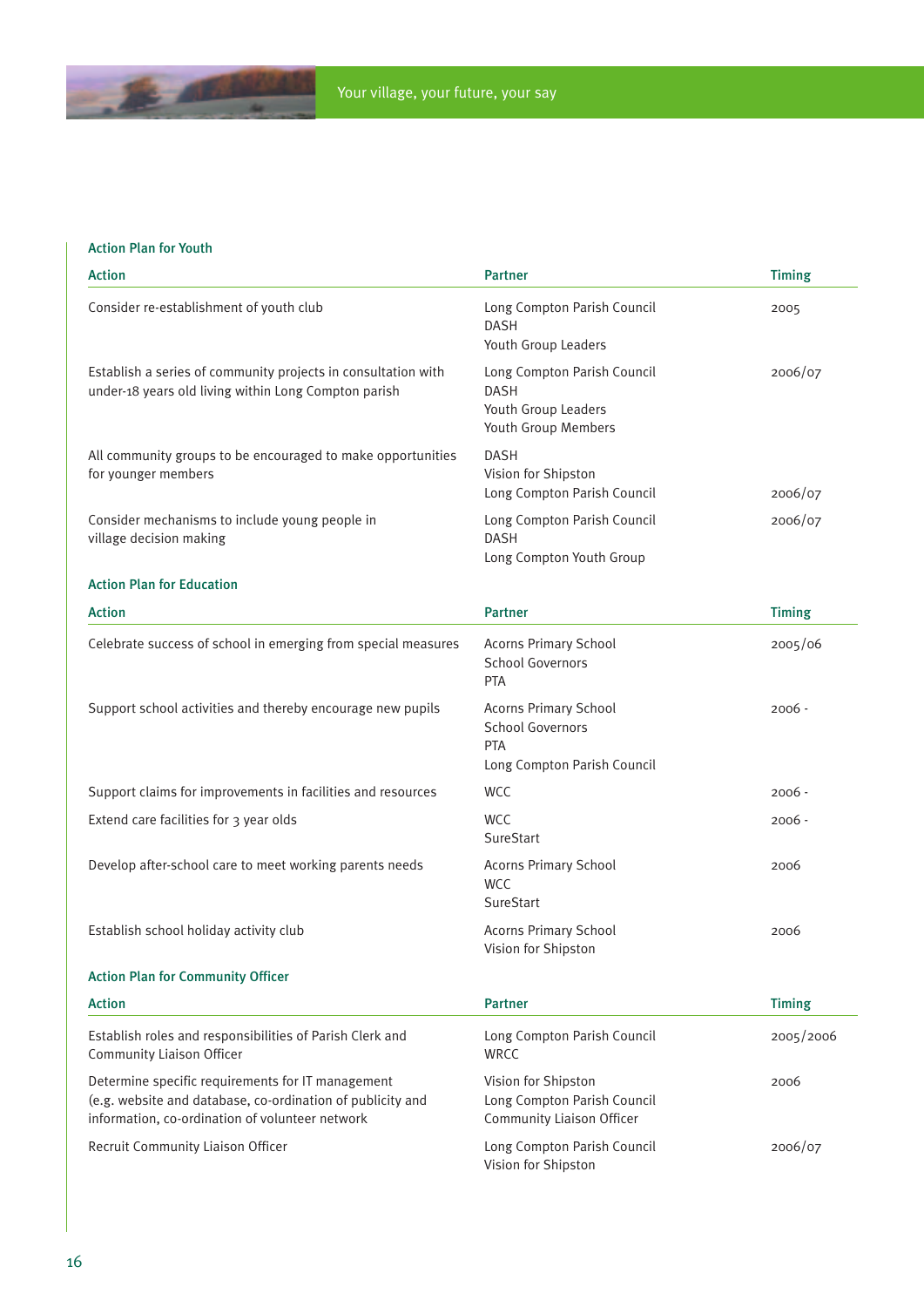## Annex 1

## Parish Plan Working Party – Membership

James Walton, Chairman Kenneth Treadaway, Secretary Susan Vaile, Housing Michelle Watkins, Distribution Organisation Edwin Rose Alison and Peter Haine Diane Richardson Richard Guy Jeanette Goddard, Head, Acorns School Mark Hutchinson Anne Lattimore Lesley Gubbins Peter Quarrell (until June 2004) Jenny Wilson

In addition the Parish Plan Working Party would like to thank the following for their help in Questionnaire distribution and return and for general advice on development of the Plan

Tony Partridge Margot Haines Alison Wallis Barry McCoombes Jackie and Phil Brown Dick Shacklock Mary Macfarlane Mary Rose Farley Philip Boreham, Chairman, Long Compton Parish Council

Production of Parish Plan by Arapaho Photographs by Lindsay Faulkner (with guidance from Nick Short)

## Annex 2

## Stratford upon Avon District Council Local Plan 2001-2011 – Extracts

## Policy COM.1. – Local Choice

"The views of local communities reflected in Parish Plans adopted by the District Council will be fully assessed in the planning process. In particular they will be used:

- To help assess the merits of schemes promoted by communities to meet needs they have identified.
- As a material consideration in the determination of planning applications and to assist in identifying the scope and nature of associated planning obligations which might be sought; and
- To identify opportunities for environmental and other forms of enhancement."

In the case of Main Rural Centres and Local Centre Villages only, as defined in Policy STR.1, small-scale schemes which meet housing (particularly affordable housing) and employment needs identified by a local community will be considered . . ."



**Michelle Watkins (& family)** Post Lady Long Compton

## *Your views on Farming . . .*

*"Farms should take precedence over up market housing... . . . I value the work of the farmers . . ."*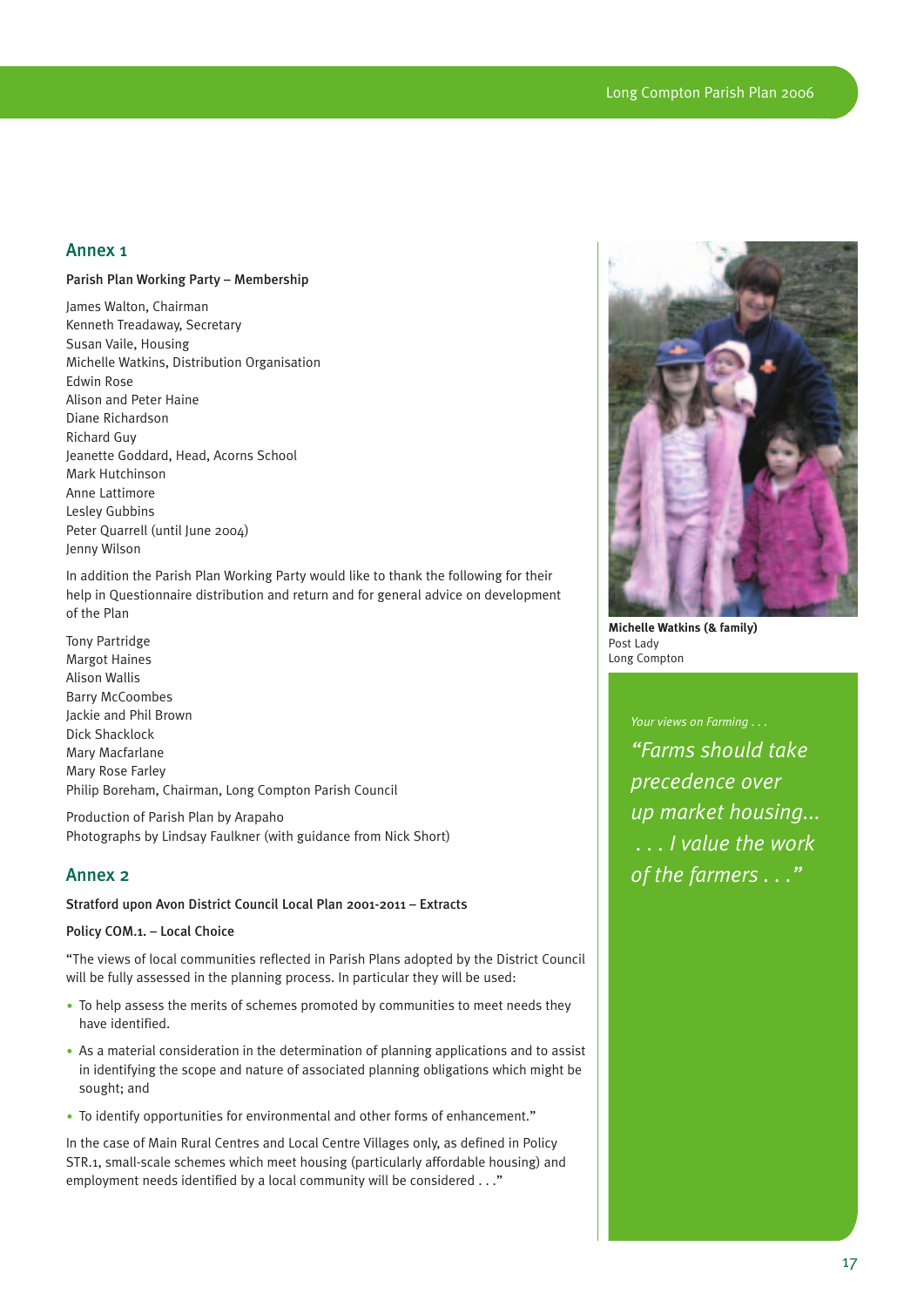



**Stephen Woods** Local employee

## *Your views on The Community . . .*

*"Its rural ways, mud tractors, bales and farm smells . . . . . . a resident, caring vicar . . ."*

#### Policy STR.1. – Settlement Hierarchy

Long Compton is included in the third tier of four for settlement hierarchy as a "Local Centre Village" which is defined as a "settlement with a basic range of facilities including, as a minimum, a general store, primary school and regular public transport."

### Policy CTY.10 – Rural Recreation

"Proposals which seek to provide and extend the benefits of small-scale recreation and leisure facilities in the countryside will generally be supported . . ."

## Policy COM.2 – Local Shops and Services

"Existing shops and services which serve the needs of local communities should be retained "

## Policy COM.11 – Traffic Management

"The following forms of traffic-related measures will be supported where they would achieve environmental, social or economic benefits to the local area:

• Traffic management and calming schemes to improve road safety and conditions for pedestrians and cyclists . . ."

## Policy COM.17 – Rural Employment

"The provision of new employment opportunities will be encouraged in rural parts of the District through the following means:

- Small-scale schemes supported by a community to provide local jobs in accordance with Policy COM.1
- The conversion of rural buildings in accordance with Policy CTY.2 and
- The expansion of existing groups of rural buildings in accordance with Policy CTY.3"

## Policy IMP.2 – Supplementary Planning Guidance

"When determining planning applications, the District Planning Authority will have regard to adopted supplementary planning guidance which is applicable..."

### Policy EF.13 – Conservation Areas

"Development proposals which do not preserve or enhance the Conservation Area or its setting will not be permitted . . ."

## Long Compton Supplementary Planning Policy

LC.1 Long Compton Parish Plan endorses the policies of the Stratford on Avon District Local Plan, including those referred to above

LC.2 Long Compton Parish Plan endorses the existing Village Design Statement, and new development including extension of existing property should have regard to this design statement

LC.3 Affordable housing should be constructed to address local needs to be based on the Housing Needs Survey. Current housing needs to be addressed on the following sites:

- College Lane development  $4$  units (existing site allocation)
- Weston Court development  $-5$  units.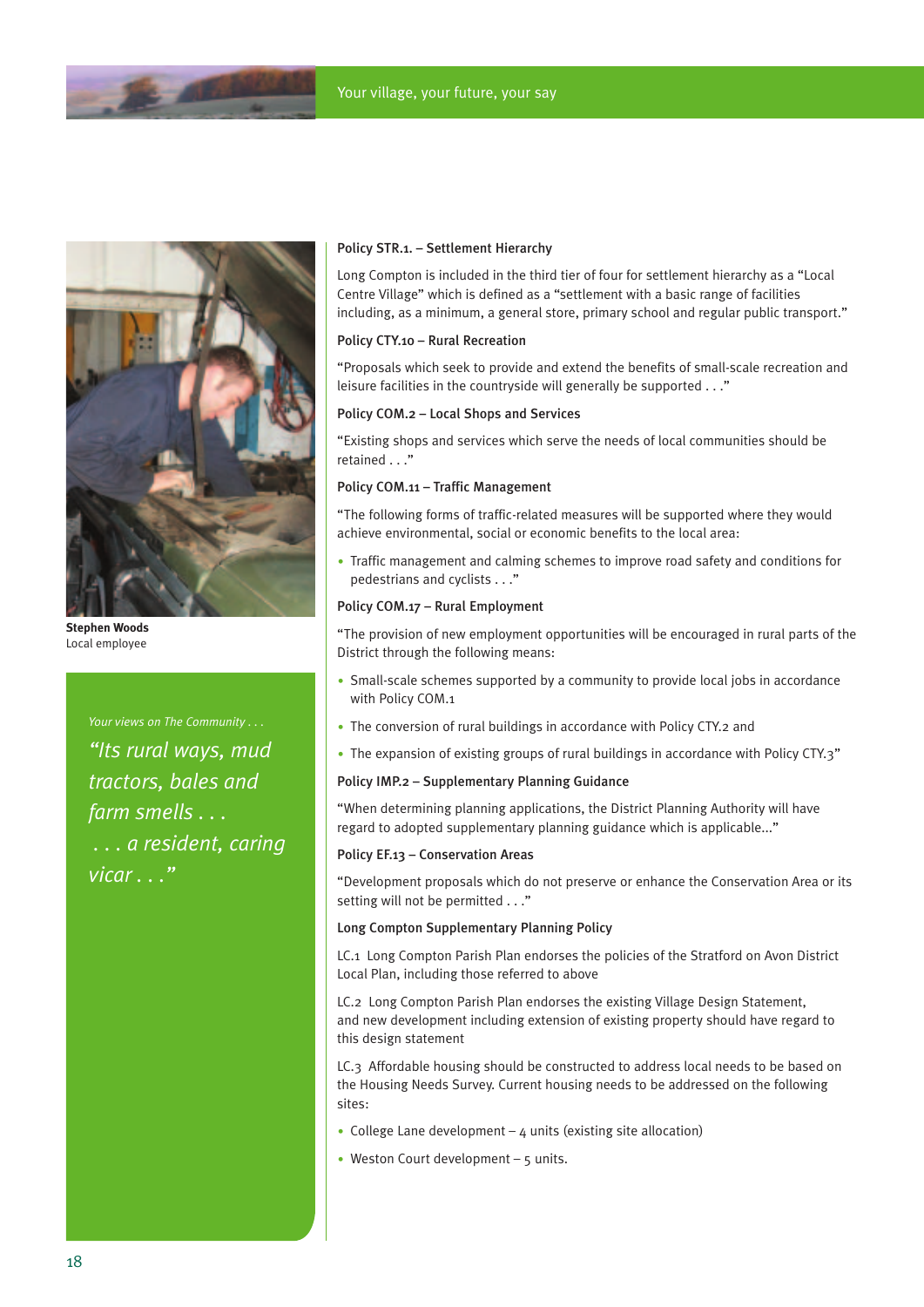silia ¥H v Design and production by Arapaho Communications Limited. Printed by Emmerson Press.